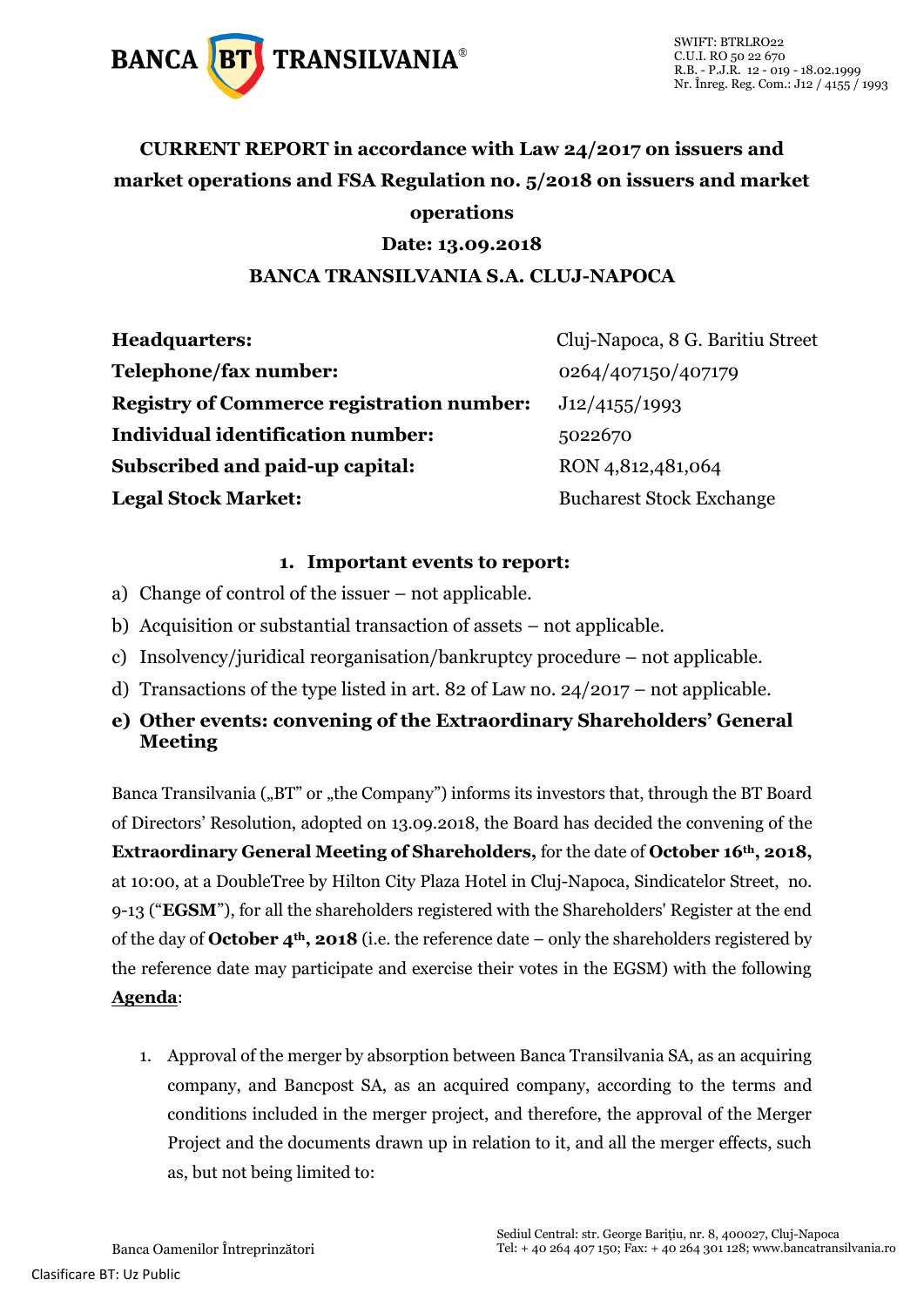

(i) the dissolution without liquidation of Bancpost SA and the universal transfer of the Bancpost SA assets (patrimony) to Banca Transilvania S.A. in exchange of the assignment towards the Bancpost S.A. shareholders of new shares issued by The Company, under the terms and conditions presented in the Merger Project;

(ii) the increase of Banca Transilvania S.A. share capital, under the terms and conditions presented in the Merger Project, and the adequate modification of the BT's Articles of Association; the Bancpost shareholders will receive a number of shares in Banca Transilvania according to the exchange rate indicated in the Merger Project, applied to the number of shares they hold in Bancpost at the reference date of the merger approval decision.

(iii) Granting of a mandate to the Banca Transilvania Board of Directors for the determination of the final value of the BT share capital increase as well as of the merger premium, as stipulated in the Merger Project, having the capacity to decide also on:

a) the option to cancel those TLV shares that would have been allocated to the account of Bancpost shares for which the right of withdrawal has been exercised in accordance with the provisions of art. 134 of the Law no. 31/1990; b) the option to cancel those shares issued by Banca Transilvania and which, because of rounding operations, are not allocated to the Bancpost shareholders;

c) to set a compensation price for the shares fraction resulting from the rounding down;

d) any other items, data, including (but not being limited to, e.g.: the date, the registration date or the payment date, if required) or the events necessary to complete and implement the merger between Banca Transilvania and Bancpost.

2. The granting of a mandate to Banca Transilvania's Board of Directors, with the right of sub-delegation, to take all the measures and to perform all administrative, economic, financial or legal operations considered necessary or appropriate by them so as to implement the Merger and the Merger itself approval decision, such as, but not being limited to:

(i) performing the necessary formalities in order to obtain any approvals from the FSA or any other competent authorities,

(ii) establishing and performing, as appropriate, the procedures so as to ensure the exercise of the shareholders' rights in the Merger context;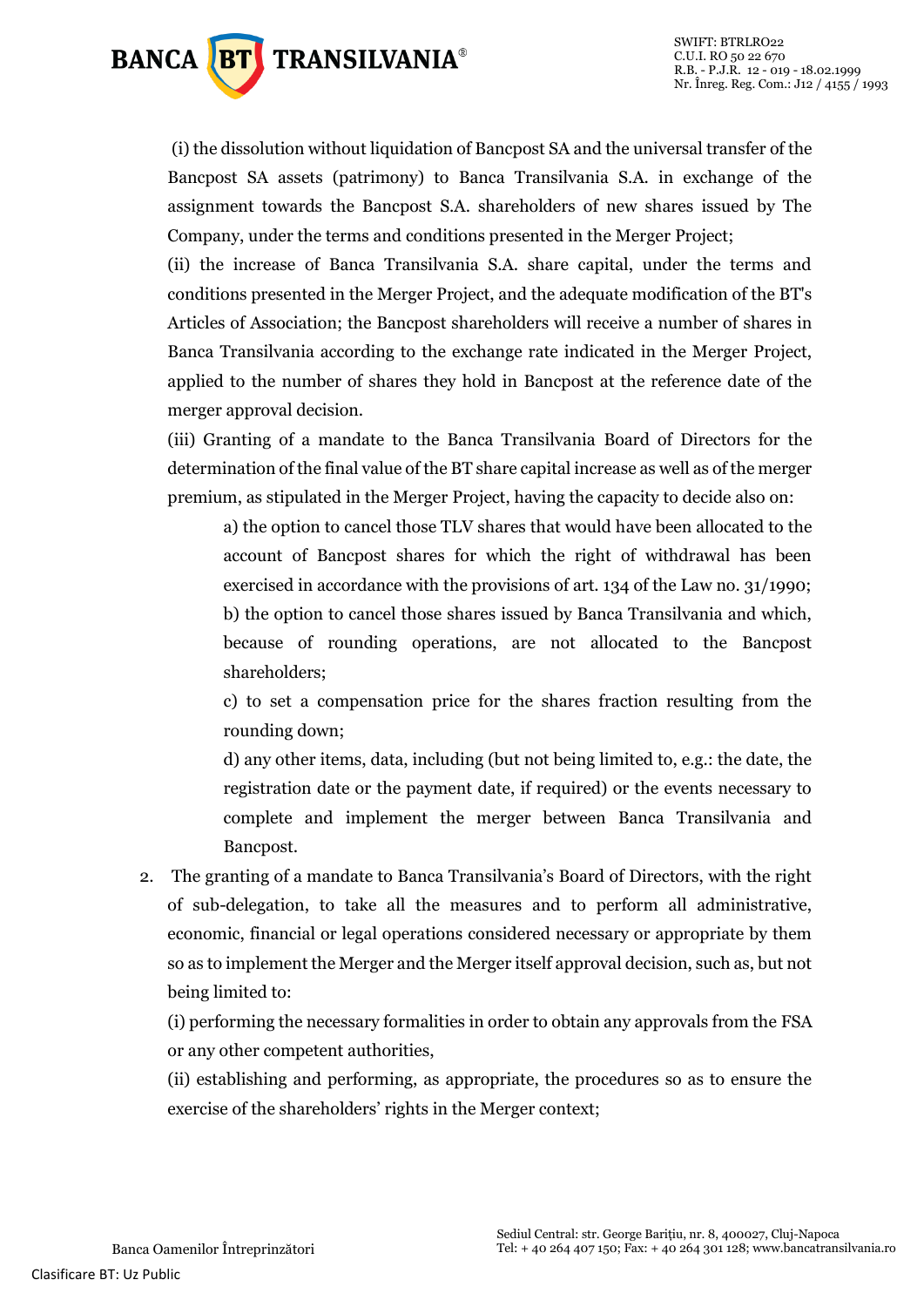

(iii) the signing and submission of any documents, notifications, requests necessary or useful for the completion and enforceability of taking over the entire assets (patrimony) of Bancpost SA starting with the Merger effective date,

(iv) representation before the competent Trade Register Offices, the competent Court, FSA, the Central Depositary, and any other authority, legal entity or individual, as necessary.

If, at the first convening, the legal and statutory quorum is not met, the General Meeting will take place on **October 17th, 2018**, at 10:00 hours, at the above mentioned address, with the same agenda and the same reference date.

#### **EGSM Documents:**

The convening notice, the documents to be debated as well as the EGSM resolution draft are available, starting with **September 14th 2018** on the web page of the company: [\(www.bancatransilvania.ro](http://www.bancatransilvania.ro/)) or at the Company's headquarters in Cluj-Napoca, 8 G. Baritiu St.

The share capital of the company is composed of **4,812,481,064** shares, each share conferring the right to express one vote within the EGMS.

#### **Shareholders' proposals regarding the GMS:**

One or more shareholders having at least 5% of the share capital, individually or jointly, are entitled:

- to introduce new topics on the agenda (provided that each topic is accompanied by a justification or a draft decision proposed to be approved by the general meeting and; such proposal has to be sent to the company not later than 15 days from the date of publication of the convening notice in the Official Gazette);
- to present draft resolutions for the topics on the agenda or proposed to be included on the agenda of the general meeting (such proposals will be written and sent to the company not later than 15 days from the date of publication of the convening notice in the Official Gazette).

If appropriate, the revised agenda will be republished by **October 3rd 2018** according to the law.

The shareholders' proposals and the documents attesting the fulfilment of conditions to exercise the rights mentioned above will be sent as follows: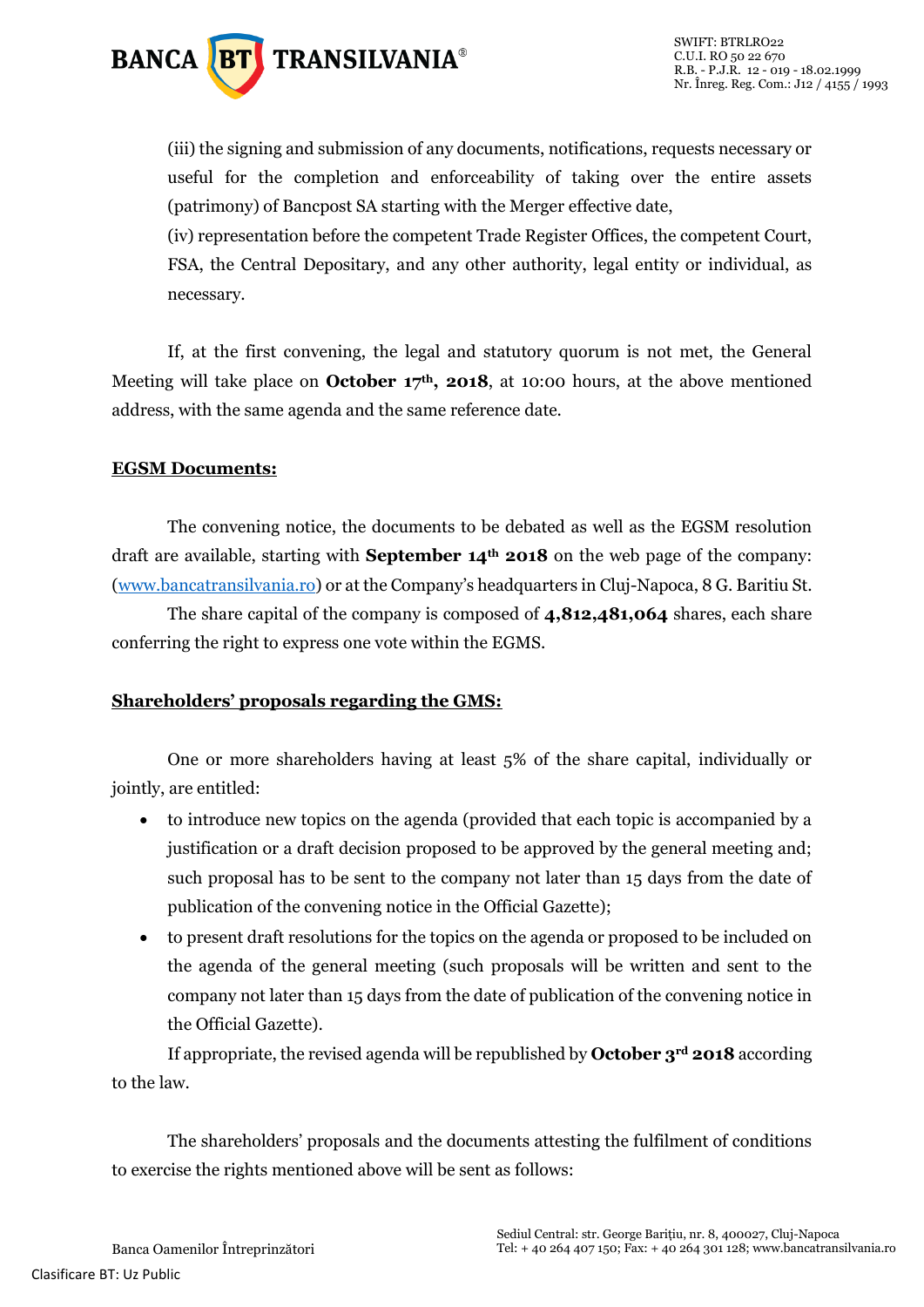

- Through a handwritten document in original sent by post or courier service to Banca Transilvania S.A., 8 George Baritiu St., Cluj-Napoca, Cluj County. The document must be sent in an envelope on which the following is written clearly: "*For the General Meeting of Shareholders of the 16th/17th of October 2018".*
- Through a document signed with an extended electronic signature of the of the individual/legal representative/appointee in accordance with the Law no. 455/2001 regarding electronic signatures – sent to  $\frac{\text{actionariat}(\omega \text{btrl},\text{ro.}}{\text{cosh}(\omega \text{cosh})}$

#### **Questions regarding the GSM:**

The shareholders can submit questions in writing regarding the topics on the agenda together with acts enabling the identification of the shareholder, so that they may reach the registry of the company by **11.10.2018** at the latest.

The shareholders questions may be sent in writing by post or courier service to Banca Transilvania S.A.'s headquarters or by e-mail to [actionariat@btrl.ro.](mailto:actionariat@btrl.ro) If sent by post, the document must be sent in an envelope on which the following is written clearly: *"For the General Meeting of Shareholders of the 16th/17th of October 2018".*

The company may also reply by posting the answers on the company's website [\(www.bancatransilvania.ro\)](http://www.bancatransilvania.ro/), Investors' Relations Section, FAQ Tab (Frequently asked questions).

#### **Participation in EGSM:**

The reference date is **October 4th, 2018**. Only shareholders registered on that date with the Shareholding Register held by the Central Depository will be able to participate and vote in the general meetings.

Shareholders may participate in the general meetings directly (through legal representatives), may be represented by other persons according to the law or may vote by correspondence.

The access of shareholders in the GSM or vote via correspondence is allowed through the direct identification of the individual by an identification document - ID (Identity card or legal equivalent (I.C.) for Romanian citizens or passport/proof of residency for foreign citizens), for natural individuals. For companies, the ID of the legal representative (Identity card or legal equivalent (I.C.) for Romanian citizens or passport/proof of residency for foreign citizens) must be provided.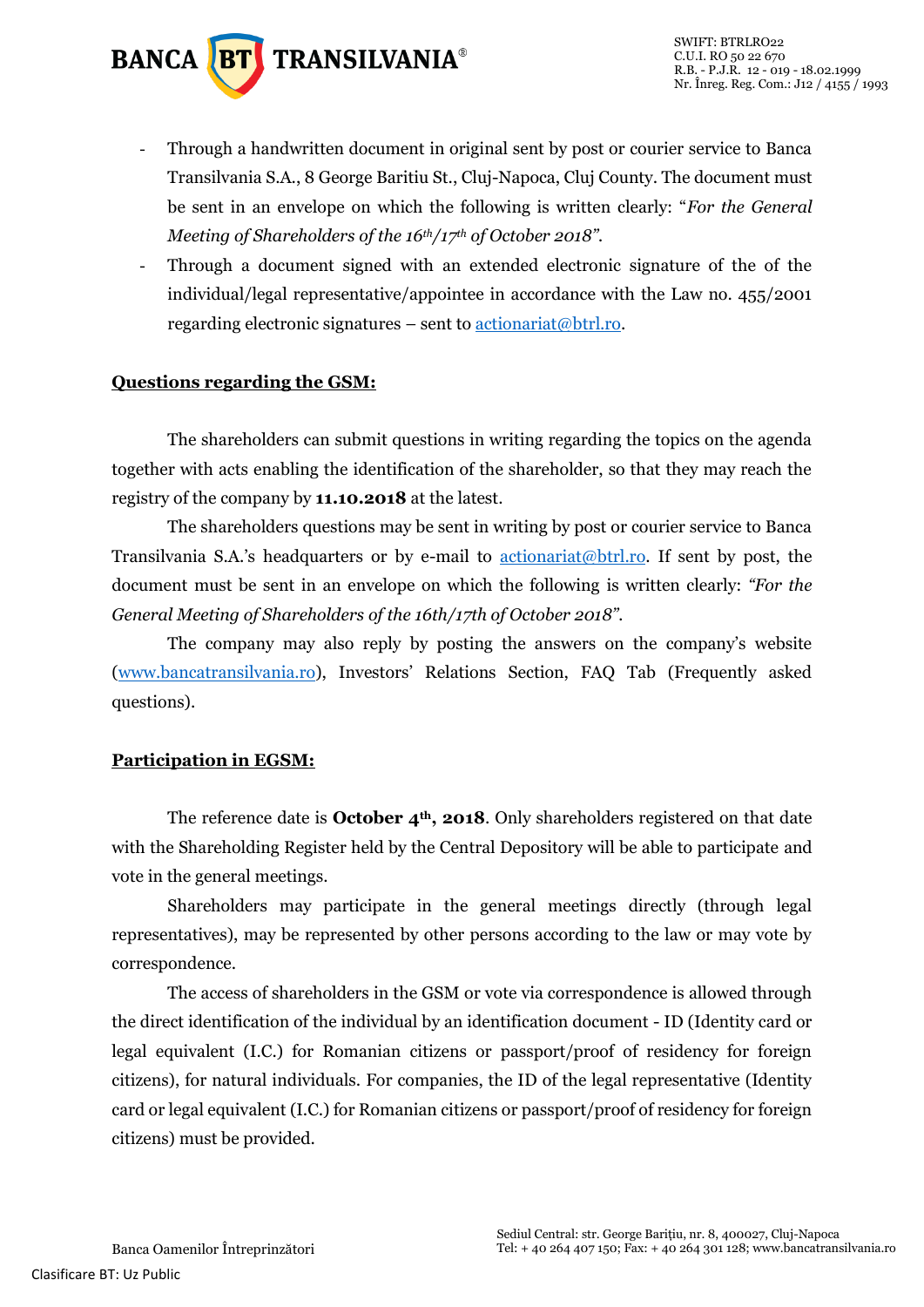

The quality of the legal representative of a shareholder-company or other entities without legal personality will be determined in accordance with the list of shareholders at the reference, received from the Central Depository or by the participants defined in accordance with the applicable legal provisions which offer custody services: a) the account statement which verifies the position of shareholder as well as the number of share held; b) the documents which attest the registration of information regarding the legal representative from the Central Depository/ other participants.

Should the legal representative of the shareholder-company not be mentioned in the shareholders' list at the reference date, then the quality of legal representative is proven through an official document which validates this quality (proof issued by a competent authority, in original or legalized copy, no older than 1 month before the date of the GSM).

The representative of the shareholder-individual must provide proof of identity (Identity card or legal equivalent (I.C.) for Romanian citizens or passport/proof of residency for foreign citizens) as well as a special or general power of attorney signed by the shareholderindividual.

The conventional representative of the shareholders-companies will provide the following proof of identity: identification document of the representative (Identity card or legal equivalent for Romanian citizens or passport/proof of residency for foreign citizens) together with special and general power of attorney signed by the legal representative. Information on power of attorney, general or specific, as well as voting by correspondence are mentioned below.

The documents presented in a foreign language other than English (except for identity documents valid in Romania) shall be accompanied by a translation made by a sworn translator in Romanian or English.

#### **General Power of Attorney**

Before their first use, general power of attorney shall be submitted / sent, in copy, containing the phrase "identical with the original" and with the signature of the representative so that the documents are received at the registry of the company until October 11<sup>th</sup> 2018, 17:00, in an envelope clearly indicating *"For the General Meeting of Shareholders of the 16th/17th of October 2018".*

General Power of Attorney (GPA) in a certified copy will be retained by the Company, having made mention of this in the minutes of the general meeting. General Power of Attorney is valid for a period which may not exceed three years.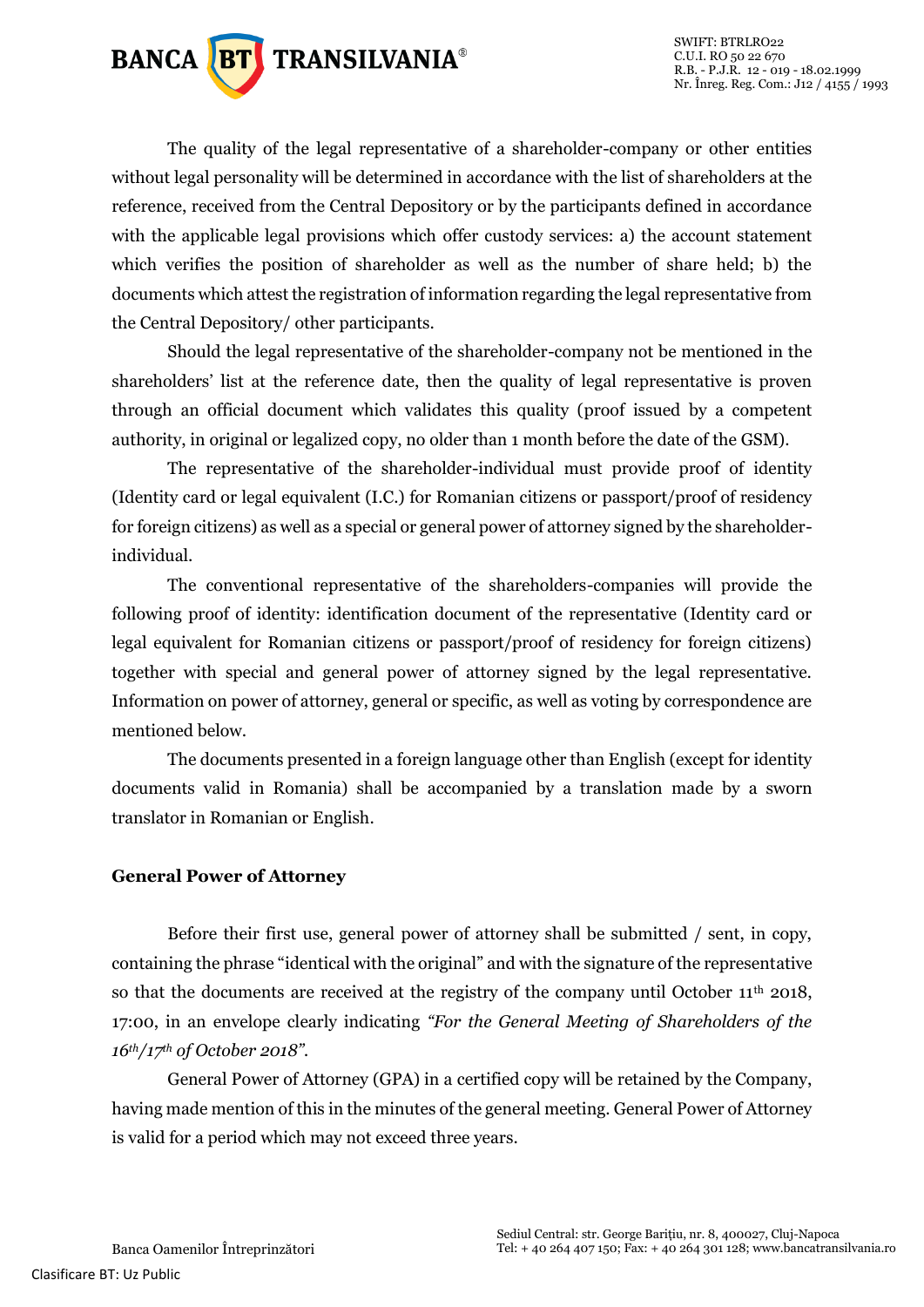

The GPA can be sent by e-mail with the extended electronic signature of the individual/legal representative/appointee, in accordance with the Law. 455/2001 on electronic signature, as amended and supplemented, so it may be received at the registry of the Company until **October 11th 2018, 17:00**, at [actionariat@btrl.ro,](mailto:actionariat@btrl.ro) with the subject *"For the General Meeting of Shareholders of the 16th/17th of October 2018".*

To validate the mandate, the agent (conventional representative) must be either an intermediary (in accordance with the applicable legal provisions) or a lawyer and the shareholder is their client. Also, the agent must not be a situation of conflict of interest, such as:

- the agent is the significant shareholder of the Company or an entity controlled by such shareholder;

- the agent is a member of the management body of the Company, a significant shareholder or entity controlled by such shareholder;

-the agent is an employee or an auditor of the company or of a significant shareholder or entity controlled by such a shareholder;

- the agent is a spouse, relative or in-law up to the fourth degree of one of the individuals mentioned above.

The representative cannot be replaced by another person, unless this right has been expressly transferred by the shareholder through a power of attorney. If the representative is a legal entity, it may exercise its mandate through any person that is part of its governing body or its employees (through proof of quality of representation).

Along with GPA, the shareholders will send the company proof that the agent is either an intermediary (in accordance with the applicable legal provisions) or a lawyer and the shareholder is a client thereof.

Also, individual shareholders will send copy of the proof of their identity.

The documents presented in a foreign language other than English (except for identity documents valid in Romania) shall be accompanied by a translation made by a sworn translator in Romanian.

Verification and validation of the GPA submitted to the Company will be conducted by the technical secretaries designated in accordance with the law, who shall safeguard the documents.

#### **Special Power of Attorney (SPA) and correspondence voting ballots**

- 1. The documents necessary for individual shareholders to attend the EGSM are:
	- an identification document, if the shareholder attends the meeting in person;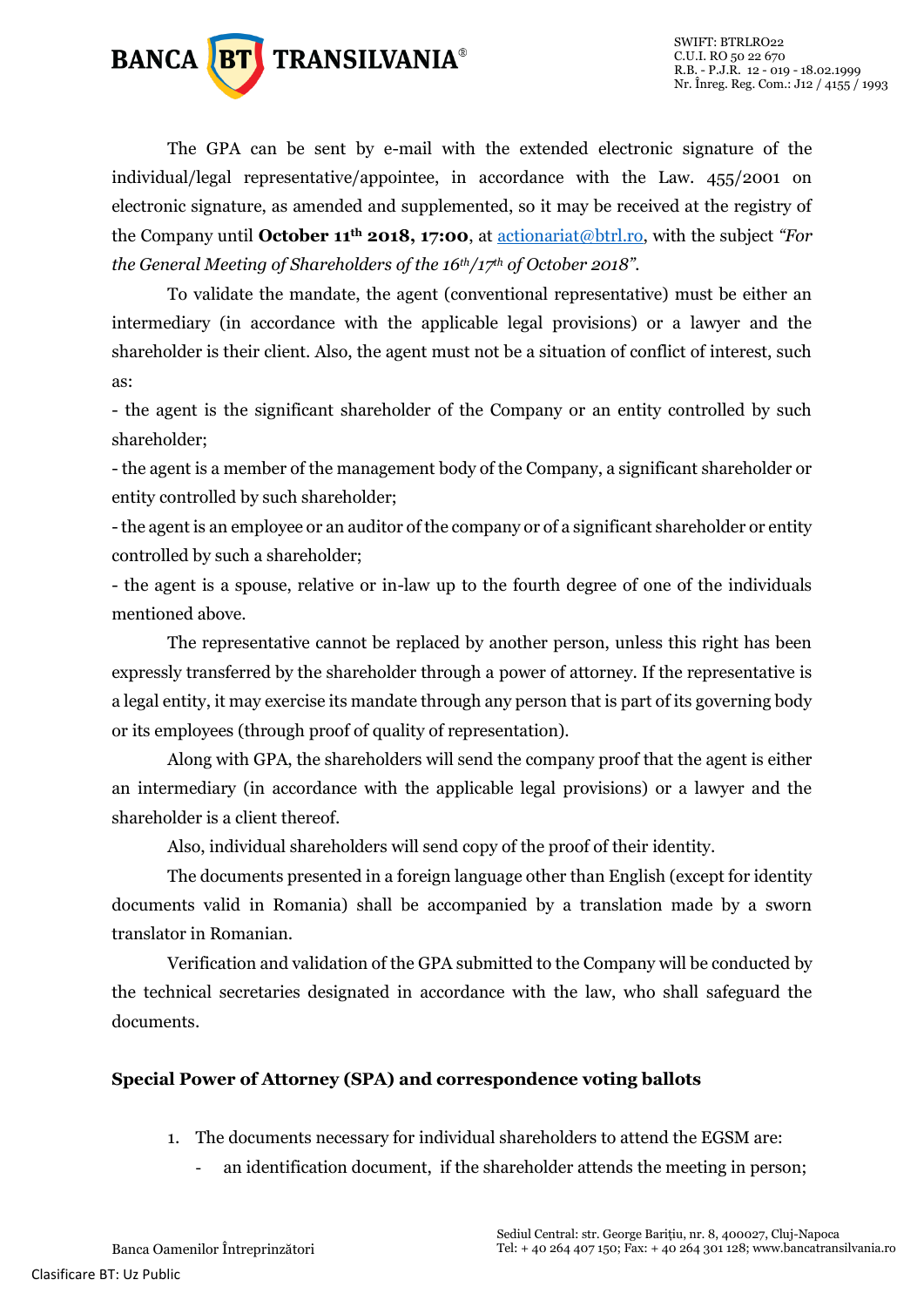

- a special power of attorney in accordance with the law and the identification document of the representative, if the shareholder is represented by another person;
- 2. The documents necessary for shareholders companies to attend the EGSM are:
	- $\circ$  Legal representative the quality of the legal representative of a shareholdercompany or other entities without legal personality will be determined in accordance with the list of shareholders of the Company at the reference date, received from the Central Depository or by the participants defined in accordance with the applicable legal provisions which offer custody services: a) the account statement which verifies the position of shareholder as well as the number of share held; b) the documents which attest the registration of information regarding the legal representative from the Central Depository/ other participants.
	- o Should the legal representative of the shareholder-company not be mentioned in the shareholders' list at the reference date, then the quality of legal representative is proven through an official document which validates this quality (proof issued by a competent authority, in original or legalized copy, no older than 1 month before the date of the GSM).
	- $\circ$  beside the aforementioned document proving the legal representative status of the person signing the power of attorney, the person delegated with representation competence must also present, in accordance with the law, the special or general power of attorney signed by the legal representative of the respective legal entity.

Starting with September  $14<sup>th</sup>$  2018 the special power of attorney forms, respectively those for exercising the right to vote by correspondence will be available at the Company's Head Office and the company's branches/agencies in the country or can be downloaded from the company's website [\(www.bancatransilvania.ro\)](http://www.bancatransilvania.ro/), in both Romanian and English**.**

After filling in and signing the power of attorney forms, under the sanction of losing the voting right, a copy is to be filed with / sent to the Company's Head Office or branches by **October 11th, 2018** (in an envelope mentioning "*For the General Meeting of Shareholders of the 16th/17th of October 2018*"), another copy will be given to the authorized person and the third will remain with the shareholder. The power of attorney will be accompanied by a copy of the identification document of the individual shareholder /legal representative of the shareholder-company and for legal entities by an official document certifying the quality of legal representative mandated to sign the power of attorney. The special power of attorney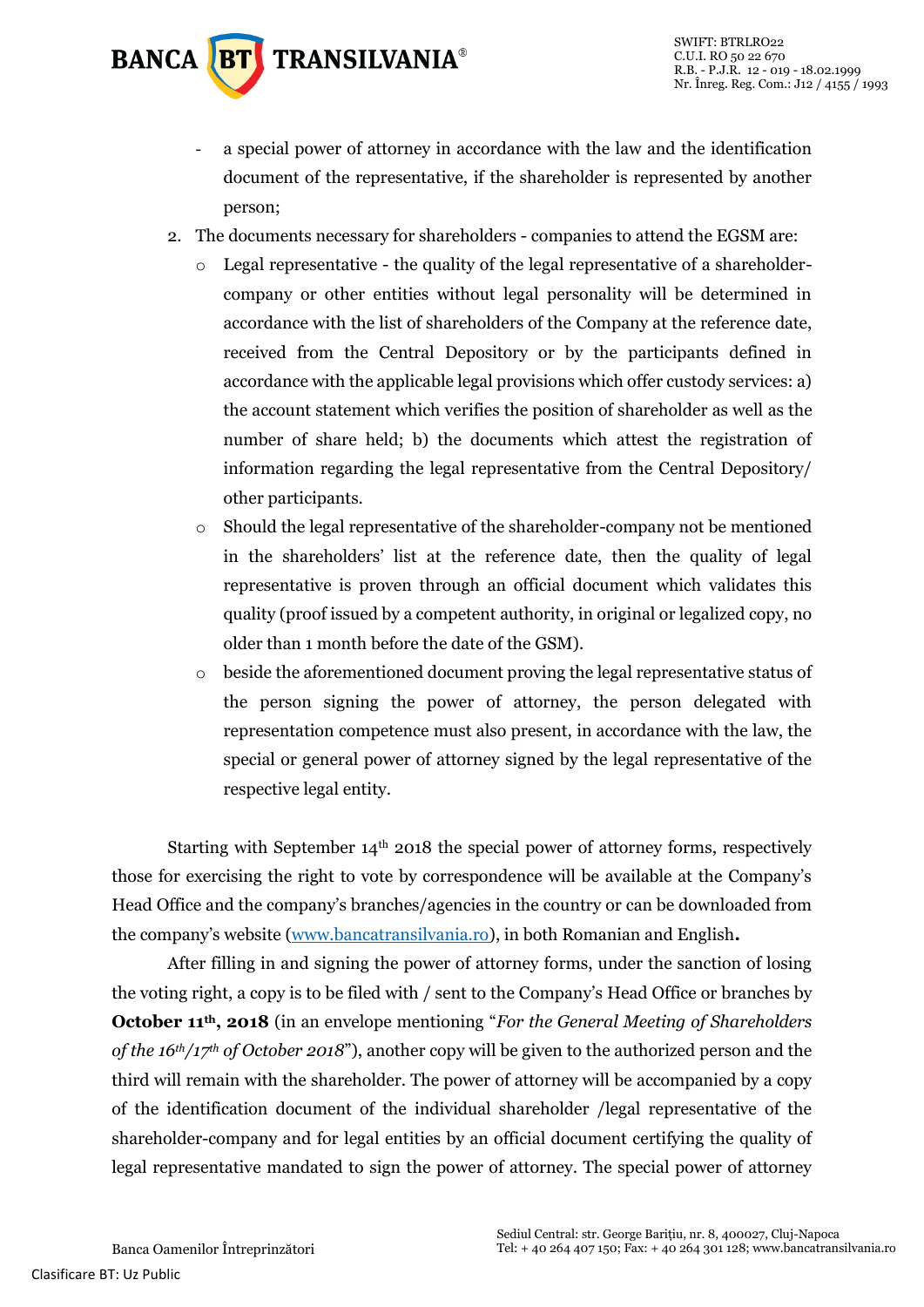

should include the information provided in the special power of attorney form provided by the Company specifying the vote for each item on the agenda. The power of attorney forms can be sent by e-mail to the following e-mail address[: actionariat@btrl.ro.](mailto:actionariat@btrl.ro)

Credit institutions that provide custody services for the company's shareholders may sign and transmit the GPAs / SPAs by mail on behalf of their clients, based on the rights conferred onto them by the custody contracts as well as the exact voting instructions received from customers for such a GSM.

In this case, the SPAs/ correspondence voting ballots shall be accompanied by an affidavit issued by the credit institution which received the power of representation by the SPA, which establishes that:

(a) the credit institution provides custody services for that said shareholder;

(b) the instructions contained within the power of attorney) are identical to the instructions from the SWIFT message received by the credit institution in order to vote on behalf of the shareholder;

The SPAs / correspondence voting forms and the before mentioned affidavit issued by the credit institution that received power of representation through the SPA must be submitted at the company in original, signed, as appropriate, or transmitted by e-mail to [actionariat@btrl.ro](mailto:actionariat@btrl.ro) without the fulfilment of other formalities related to the form of these documents, within the deadlines mentioned above.

The shareholders registered on the reference date may vote by correspondence, before the General Shareholders Meeting, using the voting form put at their disposal on the company's web site or at Company's Head Office – 8 George Baritiu Street, Cluj- Napoca, starting with September 14, 2018. The correspondence voting form can be transmitted signed with an extended electronic signature of the individual/legal representative/appointee along with a copy of the identification document (for individual shareholders) or shareholders' registration certificate (for shareholders-companies) to the following e-mail address: [actionariat@btrl.ro](mailto:actionariat@btrl.ro) by **October 11th, 2018, 17:00** at the latest or in original, at the company's headquarters. The correspondence voting form legalized by a public notary and a copy of the identification document (for individual shareholders) or shareholders' registration certificate (for shareholders-companies) will be transmitted in original to the Company's headquarters by **October 11th, 2018, 17:00** at the latest, stating clearly on the envelope "*For the General Meeting of Shareholders of 16th/17th of October 2018*".

Centralization, verification and custody of the correspondence voting ballots, as well as the verification and validation of the powers of attorney submitted to the company will be conducted by the technical secretaries named in accordance with the law, who shall safeguard